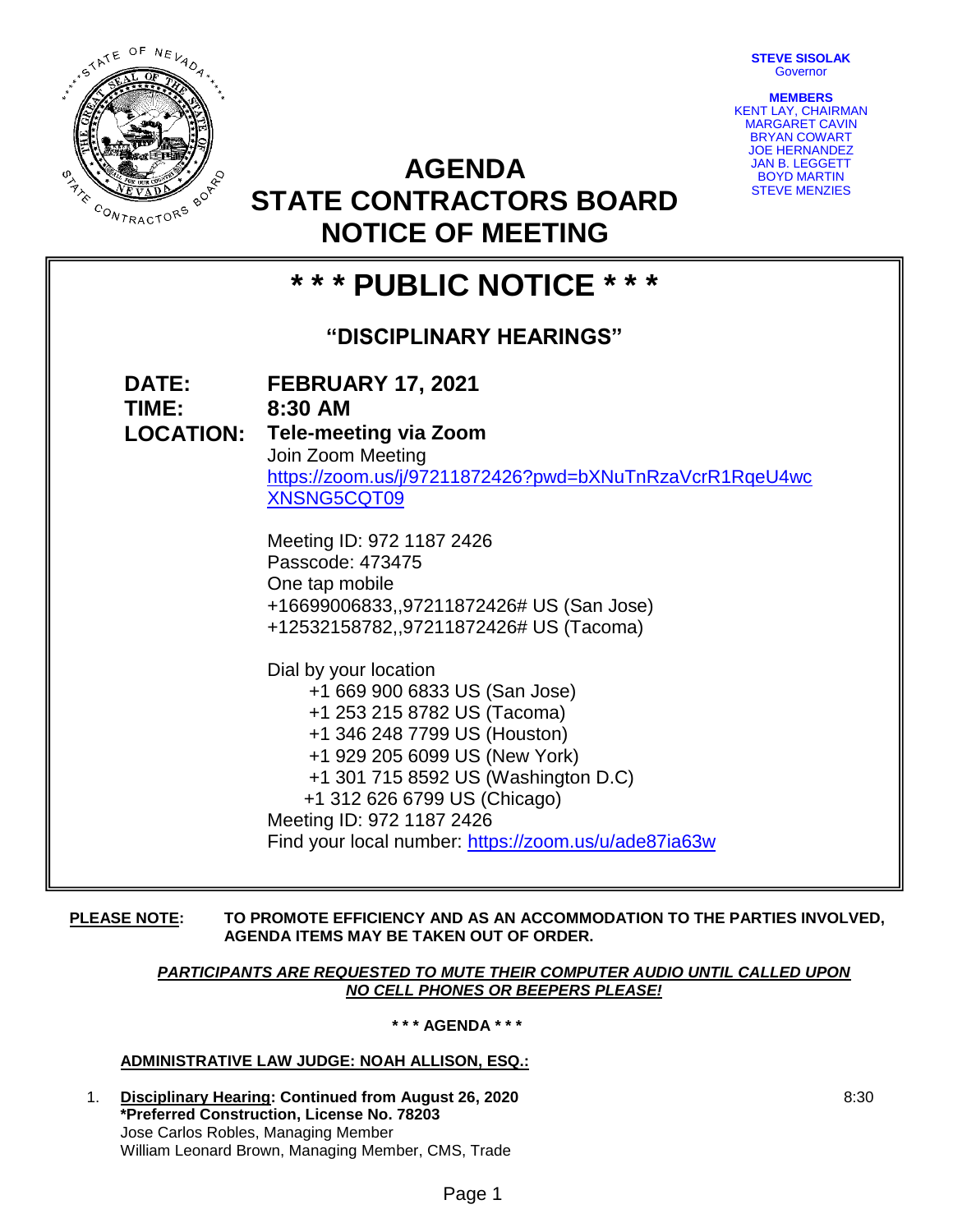- 2. **Disciplinary Hearing: Continued from January 20, 2021 \*New Vision Landscaping by Gabriel, License No. 67374** Gabriel Arthur Hernandez, Owner, CMS, Trade
- 3. **Disciplinary Hearing: \*Eternal Plumbing Solutions LLC, License No. 81678** Kyle Gerard Lessard, Managing Member, CMS, Trade
- 4. **Disciplinary Hearing: Continued from October 21, 2020 \*Red Rose Inc dba, Petersen Dean Roofing and Sheet Metal, License Nos. 0009094A, 59339** James Patrick Petersen, President, CMS, Trade

David Harold Morgan, Vice President, CMS, Trade

**\*Petersen Dean Inc**., License No. 82933 James Patrick Petersen, President, Secretary, Director Steve Ray Howard, Treasurer

\* Adjournment

**\*Denotes items on which action may occur.**

### **PUBLIC NOTICE**

Pursuant to Section 1 of the Declaration of Emergency Directive 006 ("Directive 006"), the requirement contained in NRS 241.023(1)(b) that there be a physical location designated for meetings of public bodies where members of the public are permitted to attend and participate has been suspended. Pursuant to Section 3 of Directive 006, the requirement contained in NRS 624.020(4)(a) that public notice agendas be posted at physical locations within the State of Nevada has likewise been suspended.

Notice of this meeting was posted on the Nevada State Contractors Board Internet Website and the Public Notice Website.

### **PLEASE NOTE:**

- 1) Persons/facilities desiring copies of the board's agenda must submit their request in writing every six months.
- 2) With regard to any board meeting, it is possible that an amended notice will be published adding new items to the original agenda. Amended notices will be posted in accordance with the Open Meeting Law: however, they will not be mailed to individuals on the board's mailing list.
- 3) Members of the public who are disabled and require special accommodations or assistance at the meeting are requested to notify the board office in writing at 5390 Kietzke Lane, Suite 102, Reno, NV 89511 or by calling 775-688-1141 prior to the date of the meeting.
- 4) Pursuant to NRS 241.020(6), please take notice: (1) Items on the agenda may be taken out of order; (2) Two or more agenda items may be combined for consideration; and (3) At any time, items on the agenda may be removed from the agenda or discussion of the items may be delayed.
- 5) Subject to the provisions of NRS 241.020(5), interested parties may request a copy of supporting materials related to this meeting by contacting the following individuals:

Jennifer Lewis 2310 Corporate Circle, Suite 200, Henderson, NV 89074 775.688.1141 x1111 702.486.1100 x1111